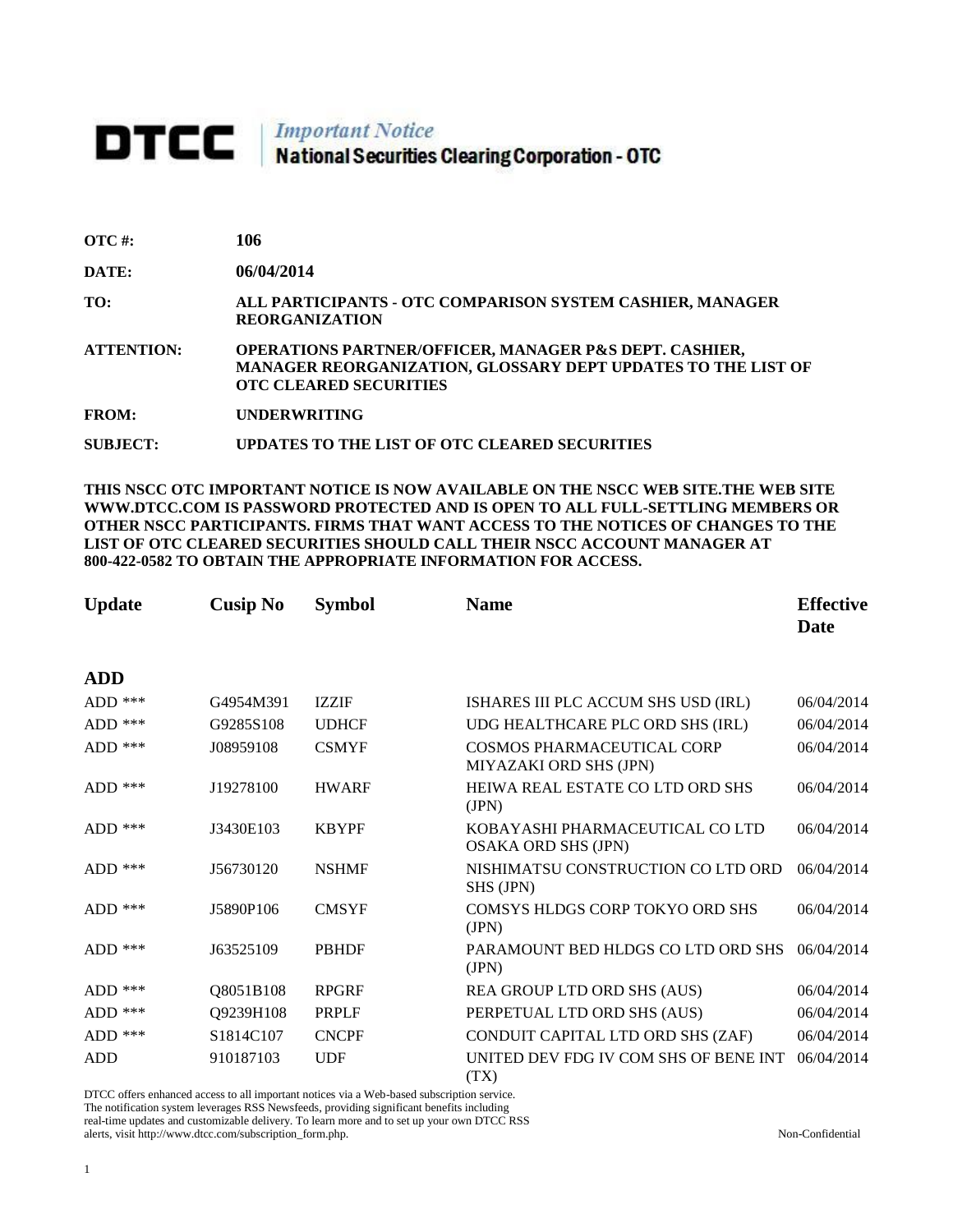## **DELETE**

| DELETE ***                          | G63812153 | <b>NWEAF</b> | NATIONAL WESTMINISTER BK PLC 9% NON 06/04/2014<br>CUM PFD SHS A (UK) |            |
|-------------------------------------|-----------|--------------|----------------------------------------------------------------------|------------|
| <b>DELETE</b>                       | G8807B106 | <b>TBPHV</b> | THERAVANCE BIOPHARMA INC ORD SHS<br>W.I. (CYM) (SD 6/06/2014)        | 06/04/2014 |
| DELETE ***                          | P90337166 | <b>TSAOF</b> | TELECOMUNICACOES DE SAO PAULO PFD<br><b>SHS (BRAZIL)</b>             | 06/04/2014 |
| DELETE ***                          | X6432T105 | <b>PTLRF</b> | PETROLINVEST S.A., GDYNIA SHS (POLAND)                               | 06/04/2014 |
| DELETE ***                          | Y8132G101 | <b>SPSJF</b> | SP SETIA BERHAD ORD SHS (MYS)                                        | 06/04/2014 |
| <b>DELETE</b>                       | 14174T107 | <b>CTREV</b> | CARETRUST REIT INC COM STK W.I. (MD)<br>(SD 6/06/2014)               | 06/04/2014 |
| <b>SEC 12J</b><br><b>SUSPENSION</b> | 16942H109 | <b>CSHZ</b>  | CHINA SHEN ZHOU MINING & RES, INC COM 06/04/2014<br><b>STK</b>       |            |
| <b>DELETE</b>                       | 207597790 | <b>CNTHN</b> | CONN LT&PWR CO 4.96 PFD                                              | 06/04/2014 |
| <b>DELETE</b>                       | 207597816 | <b>CNLHP</b> | <b>CONN. LT&amp;PWR 4.50% SER1963 PFD</b>                            | 06/04/2014 |
| <b>DELETE</b>                       | 207597824 | <b>CNLHO</b> | <b>CONN LT&amp;PWR 4.50% (1956)PFD</b>                               | 06/04/2014 |
| <b>DELETE</b>                       | 286236104 | <b>ELVN</b>  | 11 GOOD ENERGY INC COM (DE)                                          | 06/04/2014 |
| <b>DELETE</b>                       | 29358P119 | <b>ENSGV</b> | THE ENSIGN GROUP INC COM STK EX-<br>DISTRIBUTIN W.I. (SD 6/06/2014)  | 06/04/2014 |
| <b>SEC 12J</b><br><b>SUSPENSION</b> | 83267R104 | <b>SMGH</b>  | SMOOTH GLOBAL (CHINA) HLDGS INC COM 06/04/2014<br>STK (NV)           |            |
| <b>DELETE</b>                       | 88338T112 | <b>THRXV</b> | THERAVANCE EX-DIST W.I. (SD 6/06/2014)                               | 06/04/2014 |
| <b>DELETE</b>                       | 938837200 | <b>WGLCN</b> | <b>WASHINGTON GAS LT \$4.25 PFD</b>                                  | 06/04/2014 |
| <b>DELETE</b>                       | 938837507 | <b>WGLCO</b> | <b>WASHINGTON GAS LT \$4.80 PFD</b>                                  | 06/04/2014 |
| <b>DELETE</b>                       | 938837606 | <b>WGLCP</b> | <b>WASHINGTON GAS LT CO \$5 PFD</b>                                  | 06/04/2014 |
| <b>SEC 12J</b><br><b>SUSPENSION</b> | 948644109 | <b>WKBT</b>  | WEIKANG BIO-TECHNOLOGY GROUP<br><b>COMPANY INC COM STK</b>           | 06/04/2014 |

## **SYMBOL CHANGES**

|           | Q1869A107*** BCGYF TO: BCGFQ BUCCANEER ENERGY LTD, SYDNEY NSW<br><b>ORD SHS (AUS)</b> | 06/04/2014 |
|-----------|---------------------------------------------------------------------------------------|------------|
| 554255109 | MACC TO: MACCE MACCO INTL CORP COM STK (NV                                            | 06/04/2014 |
| 66401P100 | NTLNE TO: NTLNF NORTHCORE TECHNOLOGIES INC ORD SHS<br>(CDA)                           | 06/04/2014 |
| 69888T207 | PARRE TO: PARR PAR PETROLEUM CORP COM STK (DE)                                        | 06/04/2014 |
| 73933D100 | PREXE TO: PREXF POWER RES EXPL INC NEW COM STK (CDA)                                  | 06/04/2014 |
| 78184P108 | REXEE TO: REXEF RUSH EXPLORATION INC COM SHS (CDA)                                    | 06/04/2014 |
| 92555K101 | DCRDD TO: VDRM VIADERMA INC COM STK                                                   | 06/04/2014 |

## **REORGANIZATION**

| <b>DELETE</b> | G39580108 | <b>GMDTF</b> | GOLDEN MEDITECH HLDINGS LTD ORD SHS<br>(CYM)   |            |
|---------------|-----------|--------------|------------------------------------------------|------------|
| $ADD$ ***     | G39580124 | <b>GMDTD</b> | GOLDEN MEDITECH HLDGS LTD NEW ORD<br>SHS (CYM) | 06/04/2014 |